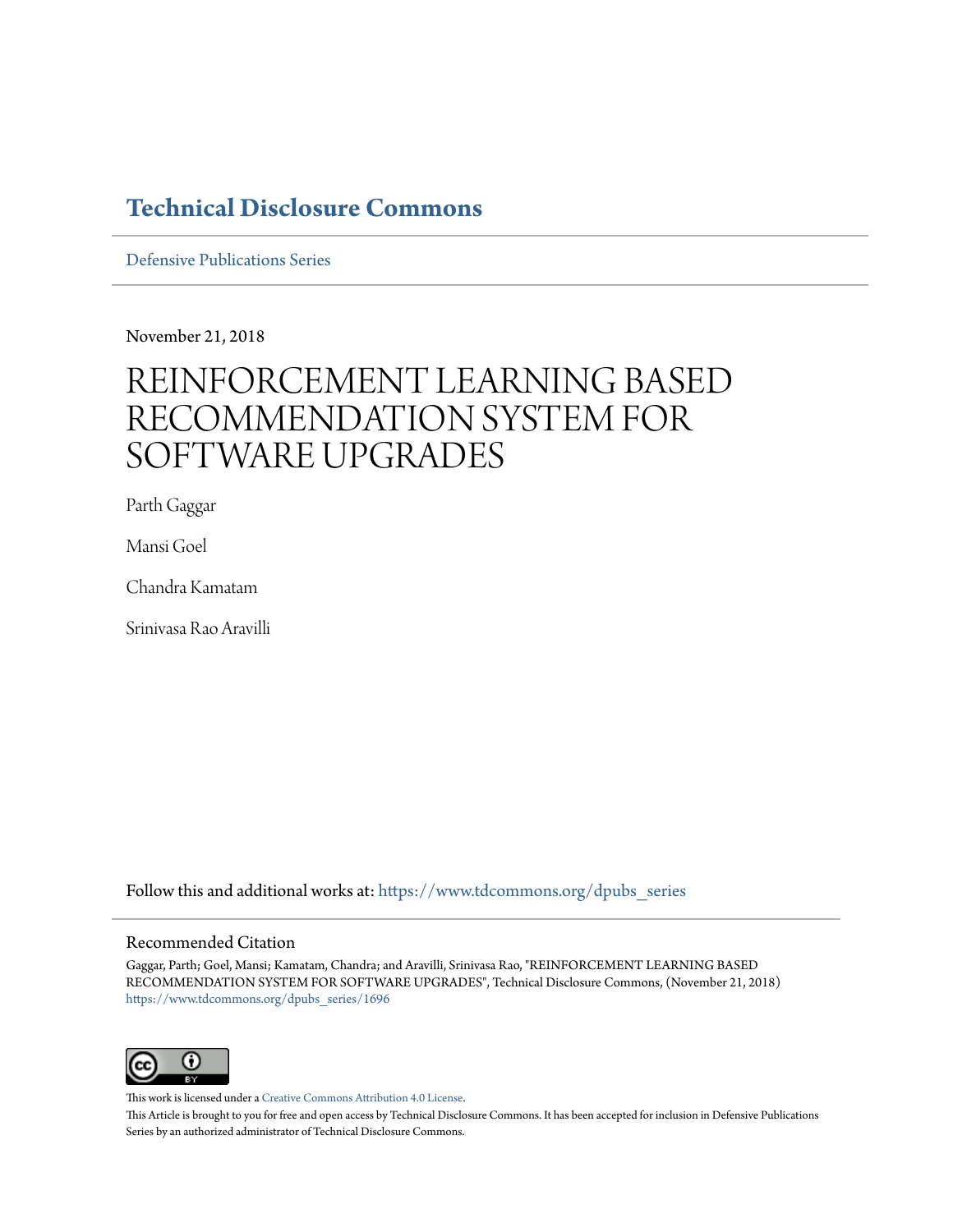# REINFORCEMENT LEARNING BASED RECOMMENDATION SYSTEM FOR SOFTWARE UPGRADES

# AUTHORS:

Parth Gaggar Mansi Goel Chandra Kamatam Srinivasa Rao Aravilli

# ABSTRACT

A software recommendation system that uses Reinforcement Learning to recommend the most suitable upgradable software versions to a customer. The software recommendation system takes into consideration the user's feedback and applies that learning to unseen cases, resulting in a better customer experience.

#### DETAILED DESCRIPTION

Many of the most widespread and complex network issues are caused by devices using the wrong software. For example, some estimates indicate that more than twentyfive (25) percent of service requests submitted by customers are found to be caused by network devices with the wrong software version. These problems can also be quite serious, potentially exposing customers to software bugs, security risks, and high severity incidents. Enormous amounts of time and resources are spent resolving these service requests. Additionally, identifying the best software version for a given device is not always straightforward and different tools may provide different recommendations. This can confuse customers and reduce their confidence in the ability of vendors to accurately address their problems. As such, there is a need of a recommendation system that the user can upgrade to, without facing issues or downtime.

Presented herein is a software recommendation system that uses a sequential decision based process and Reinforcement Learning to recommend the most suitable upgradable software versions to a customer. The software recommendation system learns from user feedback and accommodates that learning into its own decision process, to allow for improved recommendations for unseen cases. For example, the software

2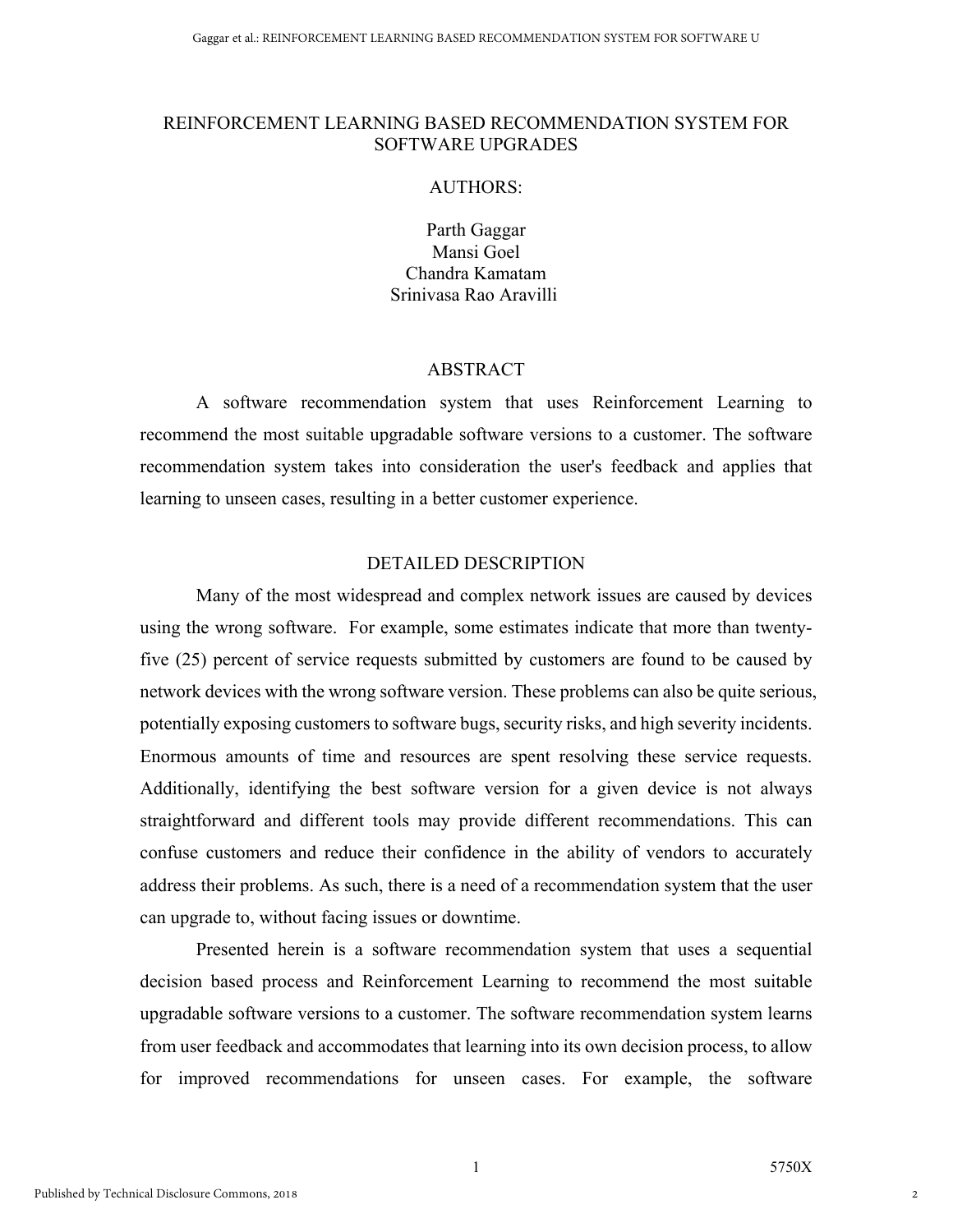recommendation system is implemented, in part, in the form of a Markov Decision Process, which uses Reinforcement Learning to incorporate the user feedback in the form of rewards and policies. In certain examples, Q-learning with a function approximation technique, sometimes referred to as a Double Deep Q Network, is used to train the software recommendation system.

# *Recommendation Process*

There are multiple factors that are considered while making a software recommendation, including:

- 1. *Currently running software* Currently running software can provide a variety of information with respect to the device, namely the type of Image, configuration (running and startup configuration), device information, and supported software for that device. This information is fetched from the Service Request (SR) which is filed against the device for a support engineer to work on.
- 2. *Impacting Bugs* These are the bugs associated with the request. These bugs are filed against the version running on the device, and it is expected that the recommended version should have all or most of those bugs fixed.
- 3. *Security Vulnerabilities*  It is important that the recommend software has no or minimal exposure to security vulnerabilities. Thus, the software vulnerabilities are checked with respect to the current software and a software that is least vulnerable is recommended.
- 4. *End of Life* Every software has a defined lifecycle, which means it will go end of support at a particular date. That means the system should recommend software which is likely to last long and has the end of support date further into the future.
- 5. *Current Deployment* A software which is currently deployed with a large number of customers is likely to be a preferred software. Thus, the system looks to deploy such software, which has a higher presence across the existing customers.

To recommend a software, the recommendation system first obtains the device details from the Service Request (SR) and then takes the current software version as the starting point. The recommendation system then identifies the candidate software versions based

3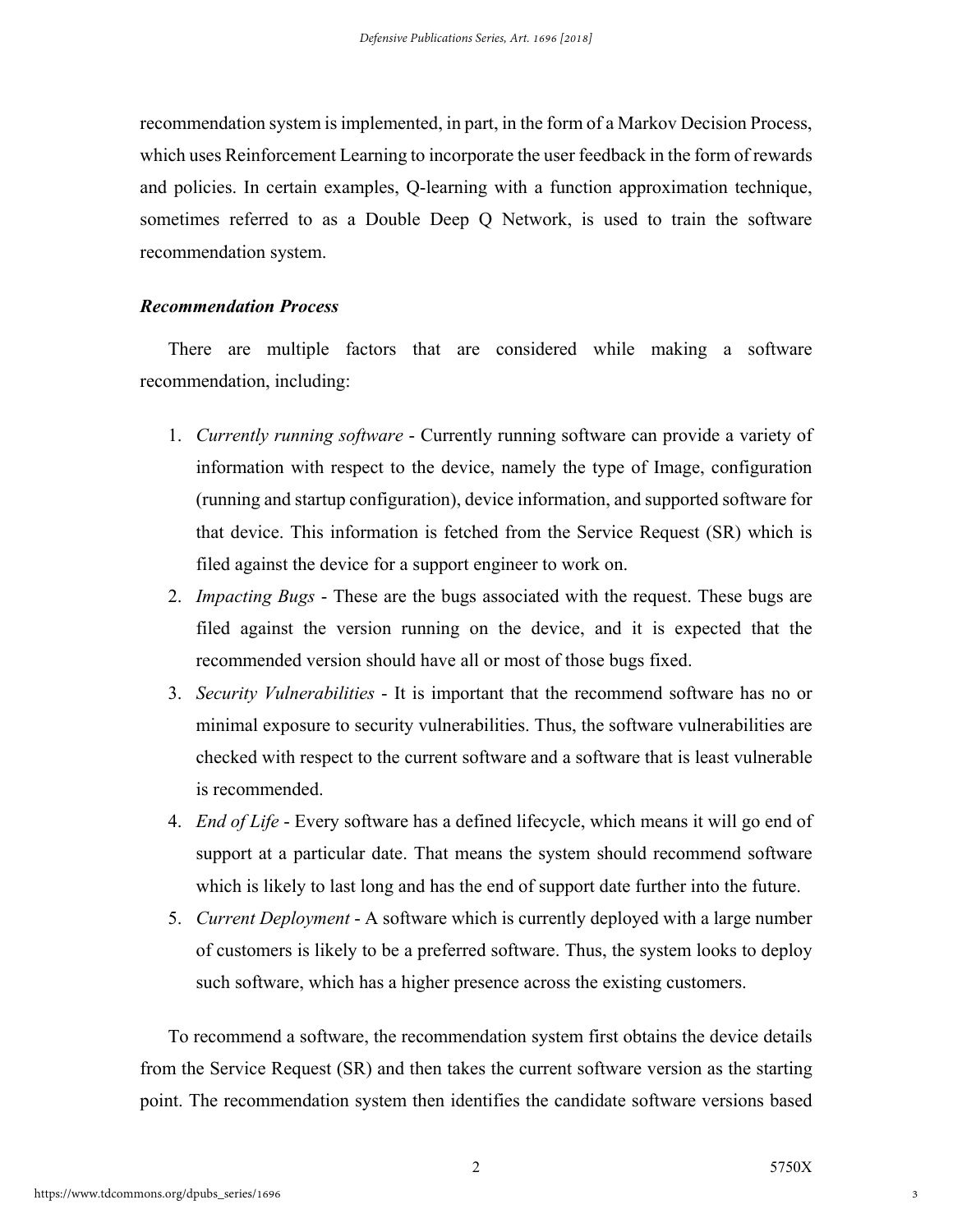on where the bugs are fixed, and also the versions which have security vulnerability fixes. The recommendation system iterates over the same obtained software versions and identifies open security vulnerabilities, and again moves towards the versions containing the fix for those issues (Figure 1). As a result, the recommendation system is searching in a directed graph and the structure makes it inefficient to search across all possible states, in order to reach the final state. The user's past feedback is retrieved which acts as the correct recommendation  $(V_6$  in Figure 1) and is incorporated within the algorithm to make it learn from the feedback.



**Figure 1- Recommendation as a Markov Decision Process.**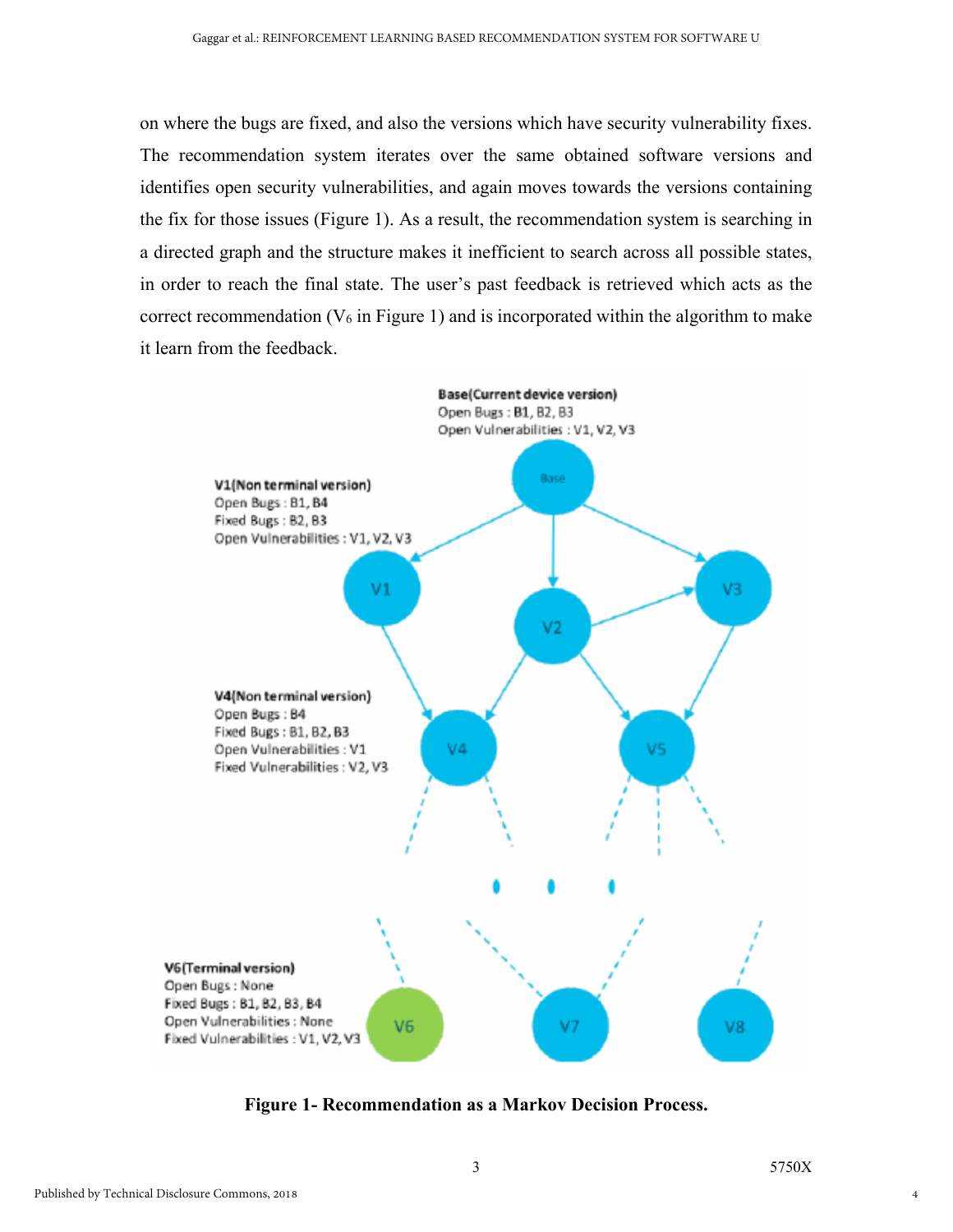In Figure 1, the version on the top (Base) is the initial version. The version at the bottom marked in green (V6) is suggested as the terminal version which is obtained as the recommendation through user feedback.

#### *Reinforcement Learning*

In general, there are two reasons for choosing Reinforcement Learning (RL) for this type of problem:

- 1. The main rationale is that finding a suitable software version is a sequential decision-making process which can be modelled as a Markov Decision Process (MDP). At every time step, given a software version  $V_1$  and the list of versions  $(V_2 > V_N)$  which contain the fixes of security vulnerabilities and bugs for V<sub>1</sub>. The task is to find an optimal policy which decides which software version to choose among the list of software versions. The purpose of RL is to solve this MDP and come up with the optimal policy.
- 2. Also, RL enables to take into consideration the feedback given by the user in the past. If the user had provided a negative feedback for the given recommendation, the model will incorporate the negative feedback and try to improve the recommendations by penalizing the inappropriate version and the path that led to the inappropriate version.

#### *Methodology*

To apply reinforcement learning, it is appropriate to formulate the problem as a Markov Decision Process (MDP). An MDP is by definition a five-tuple:  $\langle S, A, R, T, \gamma \rangle$ , where S is a set of states, A is a set of actions, R is a reward function that assigns a real value to each state/action pair, and T is the state-transition function, which provides the probability of a transition to a state, given an action taken from that state and  $\gamma$  is the discount factor that allows trade off b/w present and future rewards.

Here, each software version is represented as a state in the MDP. However, to preserve the Markovian property, the information that is needed at every stage is also folded in to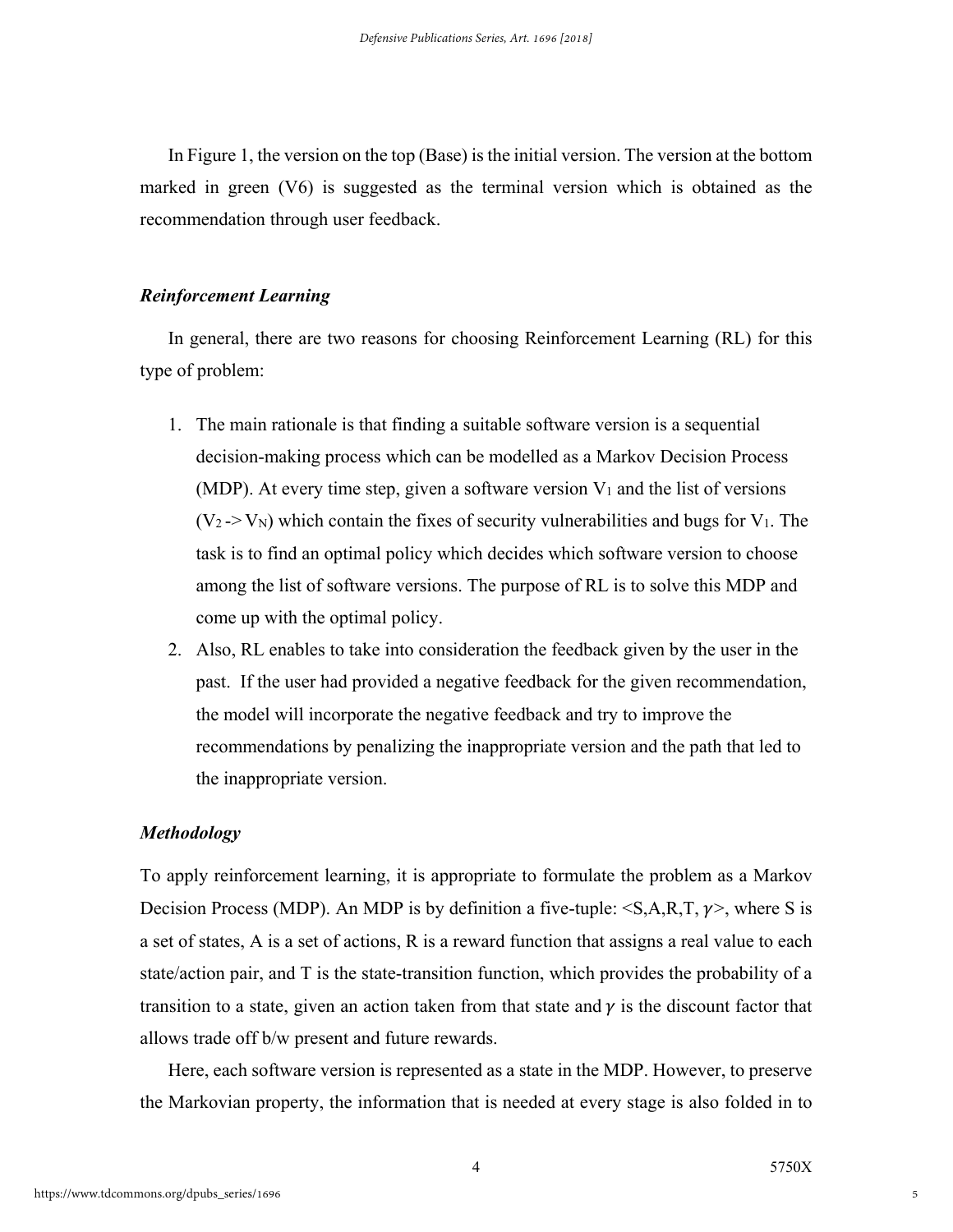determine the next state. As a result, each state has sufficient information to determine a stationary policy for that state.

Hence, the description of the MDP with respect to the application is as follows:

- States: Each state is defined by the Software, Security Vulnerabilities, Bugs, Publish Date, and Deployment related information for that software.
- Actions: Action from each state is defined as the next state to which the agent decides to move to.
- Transition Function: Transitions are taken as deterministic, and thus the actions are indicative of the next state.
- Reward: Rewards for any non-terminal state transition is taken to be slightly negative to incentivize shorter paths. Depending upon the user feedback, if the feedback is positive (i.e., one of the recommendations is correct), there is a large positive reward given for the terminal state transition, and if the feedback is negative (i.e., all recommendations are incorrect), there is a large negative reward given for the corresponding terminal state transitions.
- Discount Factor: This represents the horizon of the MDP. This value was taken on the higher side so that the agents move towards the best global target, and also avoids loops and longer paths.

# *Q learning with Function Approximation*

Q Learning is an off-policy, model-free algorithm for solving MDPs. Due to its model-free nature, it does not assume prior knowledge of the transition probabilities and the rewards and explores the environment to learn them. The standard Q learning implementation requires explicit representation of the state space, which is often not feasible. There may be new additions to the state space by means of new software, and the algorithm needs to handle such cases. This would mean the creation of an entirely new MDP for every case. To avoid this, and generalize over these cases, a Double Deep Q Network is used, which is a Deep Learning based Function Approximation based method that uses samples from its past experience to learn the correct policy by estimating Q values for the state action pair. This is commonly referred to as Experience Replay.

6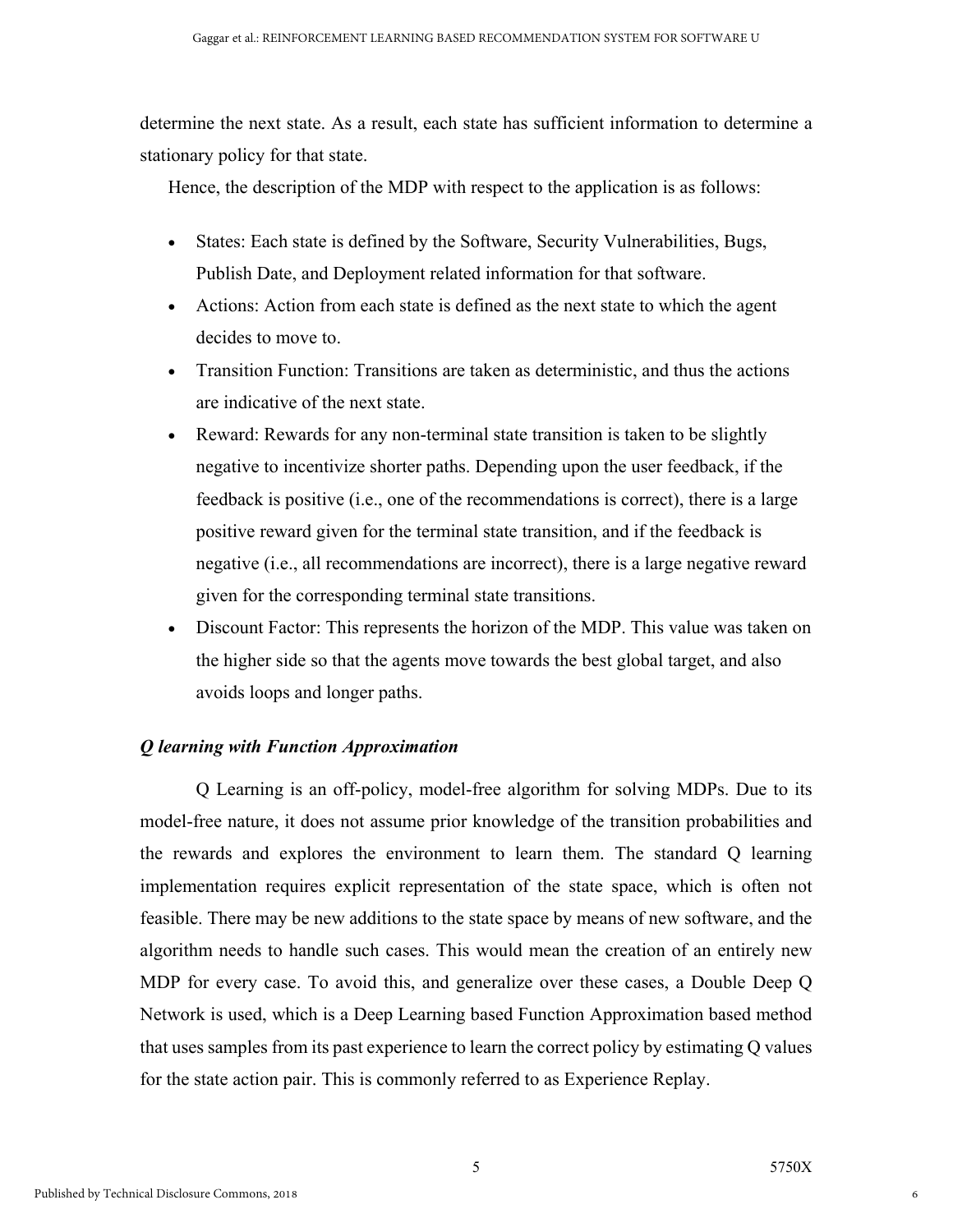# *Training*

Figure 2, below, explains the end to end procedure followed for training the data. The data is taken from the customer network, and used to identify the current version, and the bugs and vulnerabilities that it is exposed to. Then subsequent versions are identified by looking up fixes for the bugs and vulnerabilities, and the MDP is created. Rewards are assigned based on customer feedback, and the network is trained with Double Deep Q Networks.



**Figure 2.** Training flow. This includes fetching the data from customer network, creating an MDP, and training a double DQN network for identifying the correct recommendation.

#### *Testing*

Figure 3, below, illustrates the end to end procedure followed for testing the data. The starting point here is taken as the current version from the customer network as well, and the fixed versions are identified by the bug and vulnerability fixes. After that, the Deep Q learner is used to identify the state with the highest Q value, then that version is taken as the next base version, and this process is repeated until a terminal state is reached.